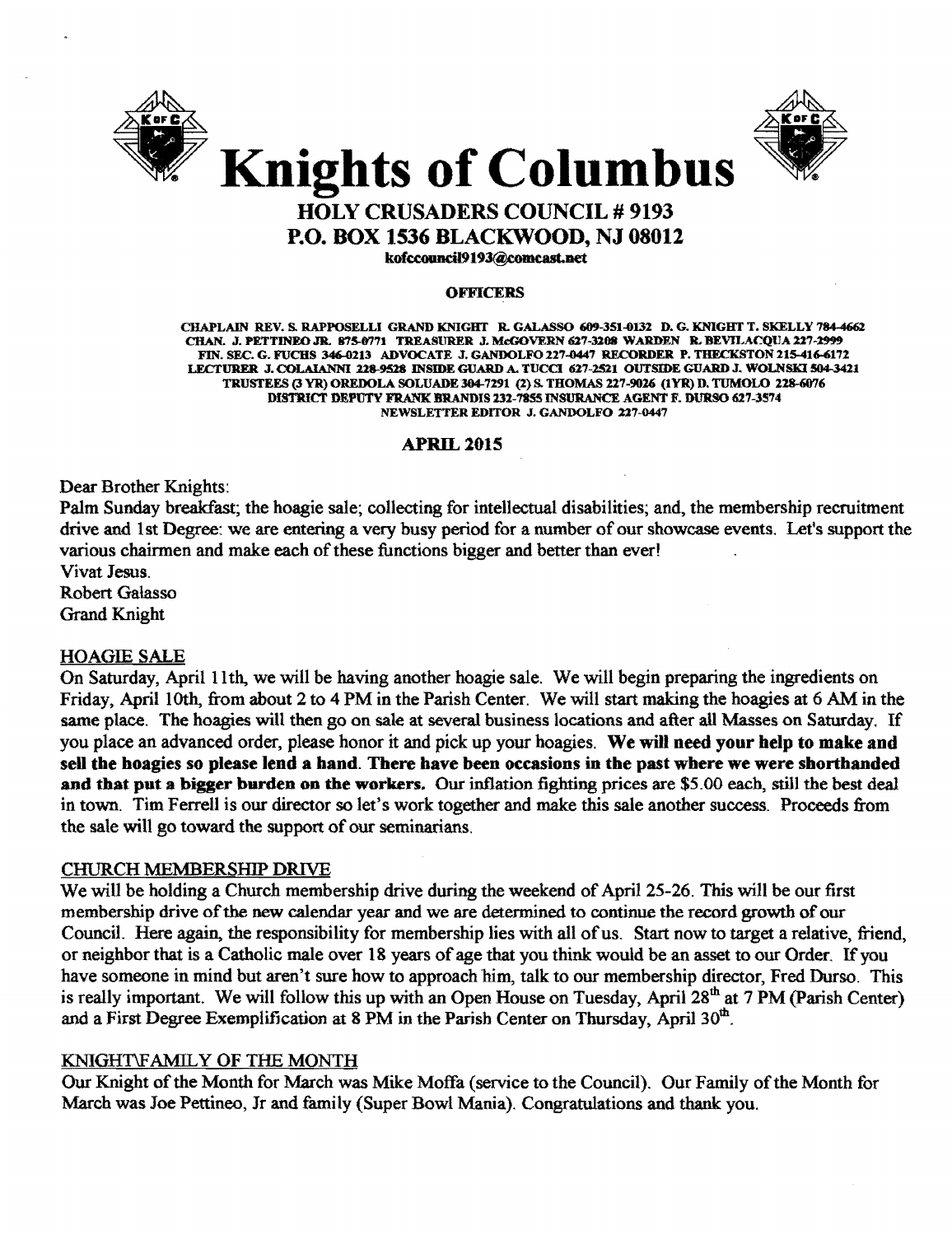#### PARISH APPRECIATION BREAKFAST

For the  $13<sup>th</sup>$  year, in order to show our appreciation to our parishioners for their support throughout the year, our Council provided them with a complete breakfast after the Sunday Masses. Thanks to the direction of John Colaianni, assisted by Dan McHugh and Rich Bevilacqua and many of our members, the program was a huge success and about 600 guests enjoyed a complete breakfast. We thank: all of you who participated.

#### CITIZENS WITH INTELLECTUAL DISABILITIES

During the weekend of April 24-26, our Council. will participate in the annual Knights of Columbus fund raising drive for Citizens with Intellectual Disabilities. We will be taking up a presence at several business locations and our Church after all the Masses. You will be receiving a call from our program directors, Dan McHugh or Mike Finucane, as they prepare our solicitation schedule. Please cooperate with Brothers Dan or Bob and make your selves available to cover our stations and, when you schedule a time please honor that commitment. If for some reason you can't honor your commitment, please let them know so that coverage can be arranged. Remember that we have always tried to make this a family participation program, so we will welcome help from wives, children, friends, or anyone who wishes to make this very worthy cause a success. Thank you.

#### COUNCIL ELECTIONS

Our Council elections will take place at our June 11<sup>th</sup> business meeting. Our Grand Knight, Robert Galasso, has appointed a nominating committee that includes Dan Tumolo and John Gandolfo, to prepare a slate of candidates to be published in the May newsletter.

If you a 3<sup>rd</sup> degree member in good standing (dues paid) you are eligible to hold office in the Council. If you are interested in having your name placed in nomination, contact a member of the nominating committee or our Grand Knight. Finally, nominations may be made from the floor at the election meeting.

#### SAVE THE DATE

The Annual Robert Stefano Memorial Golf Outing is scheduled for Friday, June 12<sup>th</sup>, 2015. Golfer's cost of \$110 includes lunch, beverage, green and cart fees, cocktail hour, dinner door prizes, etc. Very important  $-$  the major portion of funds for charity are raised by tee ads and patron ads. Tee Ads \$150 / Patron Ads \$75. We need members to ask businesses for Tee and Patron Ads.

#### CHAPLAIN'S CORNER

Jesus continually stoops to serve us. In our Eucharist, in our proclaiming the death of the Lord until He comes, pray that the Bread of Life might continue to share His life with us; pray that we might continue Jesus' life with others ...in positive ways. May Jesus grant us the grace to continue giving ourselves to God and to His people in loving service. May His body and blood in the Eucharist give us courage, determination, and strength to be His witness by sharing His life with others, because, "where charity and love are found, there is God.

#### KNIGHTS OF COLUMBUS INSURANCE

In 1882, Father Michael J. McGivney began an organization to insure the future of Catholic families devastated by the death of the family breadwinner. From those humble beginnings, Knights of Columbus has grown to be the largest Catholic fraternal organization in the world. Today, Knights of Columbus continues to provide for families' financial security in fact, Knights of Columbus Insurance is recognized as a leading life insurer. Annually ranked in the top 5% of the approximately 1,200 life insurance companies throughout North America, the Order consistently receives the highest possible ratings for financial security and stability. But there's more to Knights ofColumbus insurance than financial strength and stability. Each agent is a brother Knight who is professionally trained to design a comprehensive solution for your financial needs that fits your goals and your budget. Plus, Knights of Columbus supports a multitude of charitable causes. So you not only get financial security, you get it from an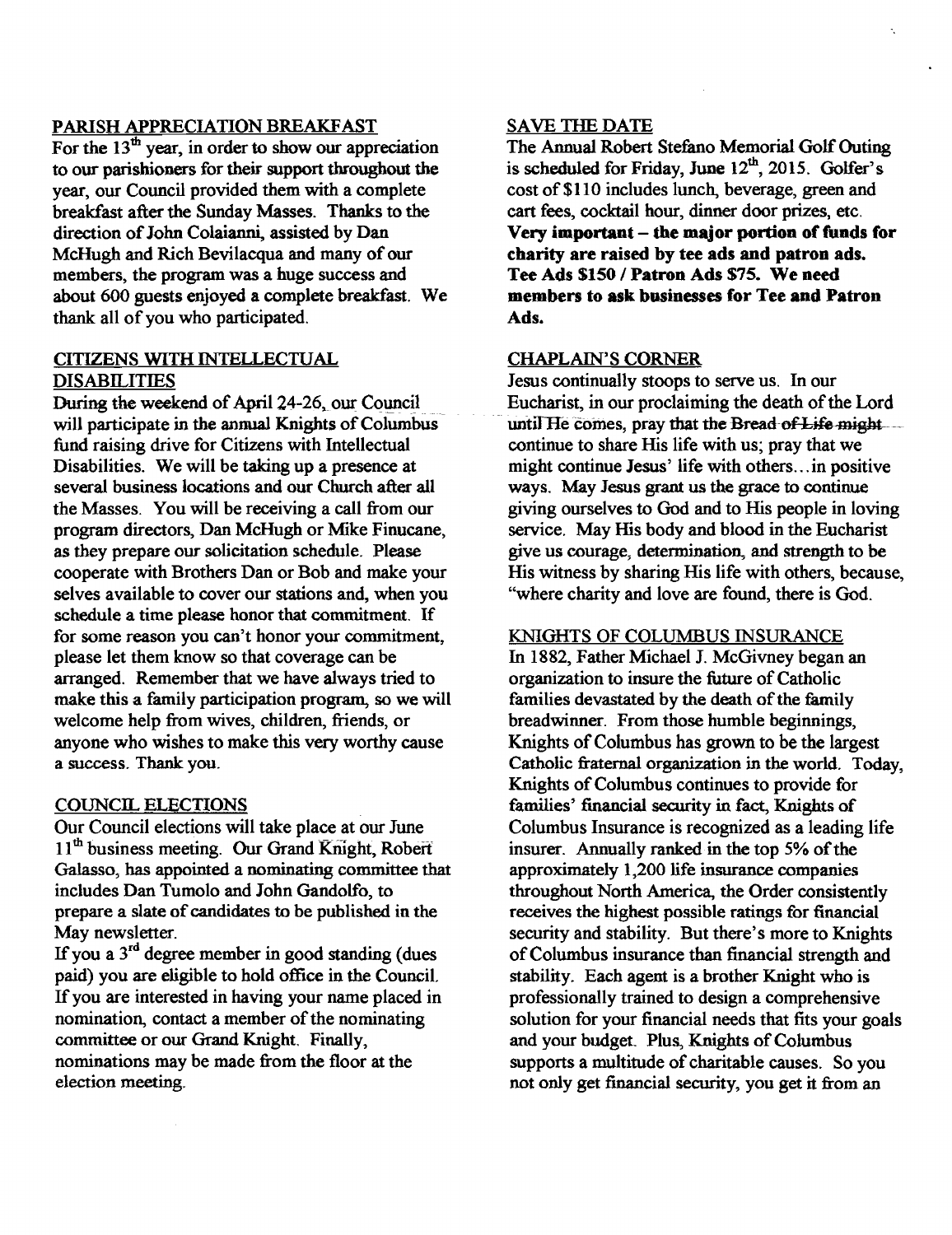organization that has been assuring the welfare of its member families and countless others since 1882\_

Call me today for an appointment. Fred Durso, FICF, Field Agent, (856) 401-3055 Fred.durso@kofc.org

#### HOLY THURSDAY VIGIL

Our Council has made a commitment to stand watch during the exposition of the Blessed Sacrament, following Mass on Holy Thursday evening (April 2nd). Dress for the occasion is tuxedo with baldric. We need additional volunteers. To participate, or for further details, contact Barry Start (384-5884).

#### ANNUAL DUES

Ifyou have not yet paid your annual dues please take care of this NOW. Thank you.

#### FOURTH DEGREE NEWS

The Bishop Schad Assembly meets on the 3<sup>rd</sup> Wednesday of the month in the Parish Center. Next meeting April 15<sup>th</sup>.

FIRST FRIDAY ADORATION April 3<sup>rd</sup>, Good Friday, no adoration.

#### COUNCIL WELLNESS NOTICES

Contact Ron Miller (783-6458) or to send a "get well" March of the Way and Low message or a message of condolence.

#### APRIL BIRTHDAYS AND ANNIVERSARIES

The following members or members of their families will celebrate their birthdays this month: Ernie Aukerman, Roseanne Aversa, Richard Calabrese, Annette Calabro, Msgr. James Checchio, Ed Condon, Tom Dickerson, Robert Doyle, Ed Fiscella, Mrs Jo-Ann Gandolfo, Harry Hamp, Anthony Leuzzi, Jeffrey G. Lilley, Dave Lusardi, Lee Martin, Michael Matulewicz, Michael Petrone, Lester Palangi, Theresa Porcellini, Anthony Russo, Eric Stankiewicz, Patrick Theckston, Steven Thomas, Mrs. Linda Tolen, Decon Jack Werner, James Worstall, Diane Woyciechowski and

Raymond Zarzecki.

Members celebrating their anniversaries are: Mr.& Mrs. Dan Riiff, Mr.& Mrs\_ Joseph Pettineo, Mr. &Mrs. Joseph Pettineo, Jr., Mr.&Mrs. Robert Esposito, Mr.&Mrs Fred Sulpizi, Mr.&Mrs. Albert Tucci and Mr.& Mrs. Paul Woyciechowski. CONGRATULATIONS.

If we missed someone's birthday or anniversary, please contact John Gandolfo (227-0447) or gandy@comcast.net.

#### EDITORIAL

We are in the final quarter of this Columbian Year and, once again, it's going to bea busy and exciting one. The month of April will include our hoagie sale that benefits our seminarians. We lend our support to our Citizens With Intellectual Disabilities by our annual fund raiser. To go along with these important programs is our very important Church membership recruitment drive, to be followed by an open house and a First Degree Exemplification. Get on board and support these programs; they are important to the people we support and the overall success of our Council. Vivat Jesus.

#### IMPORTANT DATES

- Apr. 2 Holy Thursday
- Apr. 3 Good Friday
- Apr. 5 Easter Sunday
- Apr. 9 Officers Meeting (7 PM Parish Center)
- Apr. 9 Council Meeting (8 PM Parish Center)
- Apr. 11 Hoagie Sale
- Apr. 23 Council Meeting (8 PM Parish Center)
- Apr. 24-26 Citizens With Intellectual Disabilities
- Apr. 25-26 Church Recruitment Drive
- Apr. 28 Open House (7 PM Parish Center)
- Apr. 30 First Degree (8 PM Parish Center)
- May 1 First Friday (OLOH Chapel)
- May 10 Mother's Day Carnation Sale
- May 14 Officers Meeting (7 PM Parish Center)
- May 14 Council Meeting (8 PM Parish Center)
- May 21 Council Appreciation Dinner (7 PM)
- May 28 Council Meeting (8 PM Parish Center)